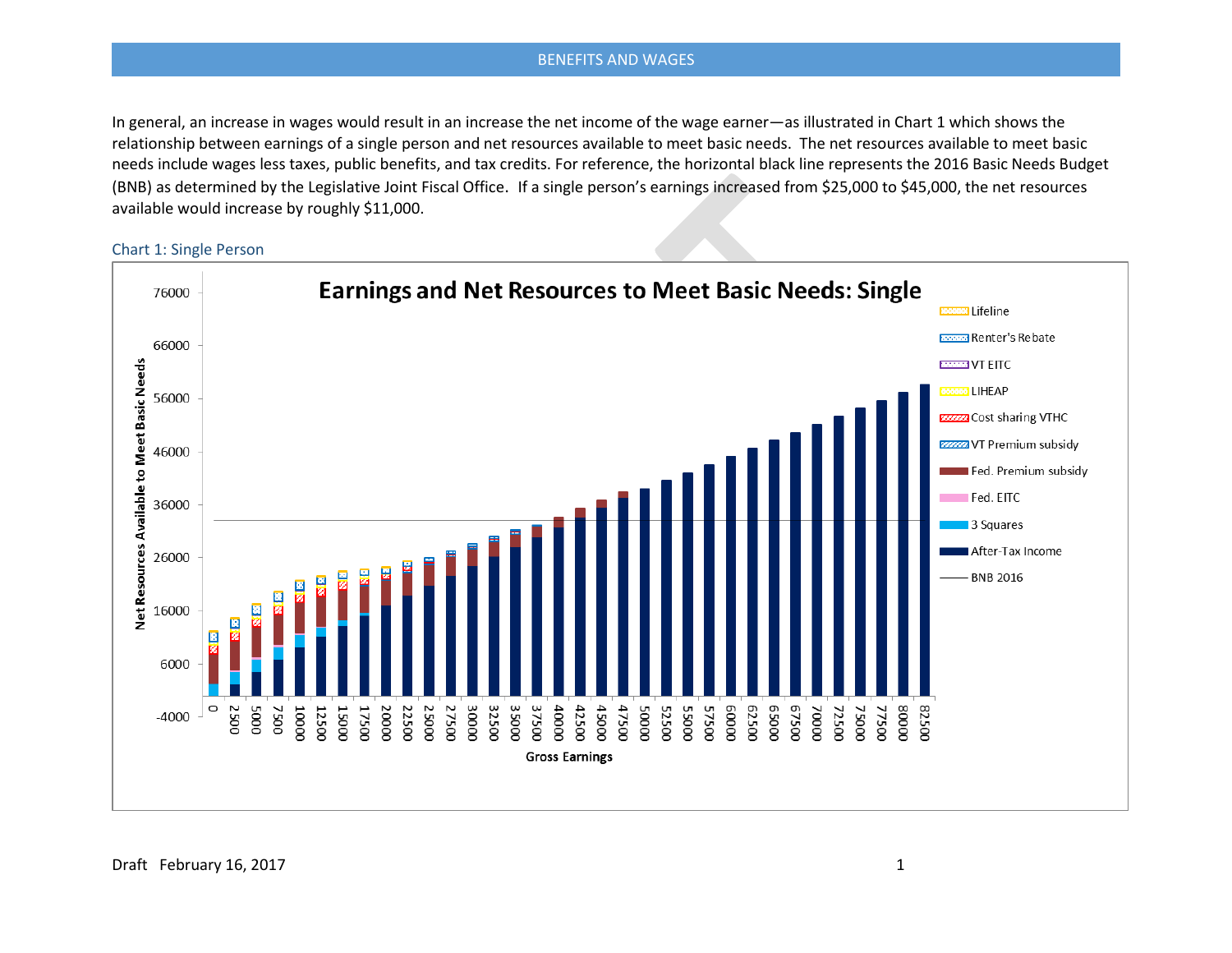However, some households receiving public assistance—particularly those households needing childcare--may face a decrease in net available resources as a result of earning an additional dollar because of the combination of increased taxes and reduced public benefits. This holds true if the additional dollar earned is due to a promotion, more hours worked, or an increase in the minimum wage. Chart 2 shows the change in resources available to a single parent with a two children (pre-K and first grade) as earnings increase. If the parent's earnings increased from \$25,000 to \$45,000, the resources available to the household would decrease by roughly \$7,700.

Chart 2: Single Parent, Two Children, No Housing Subsidy

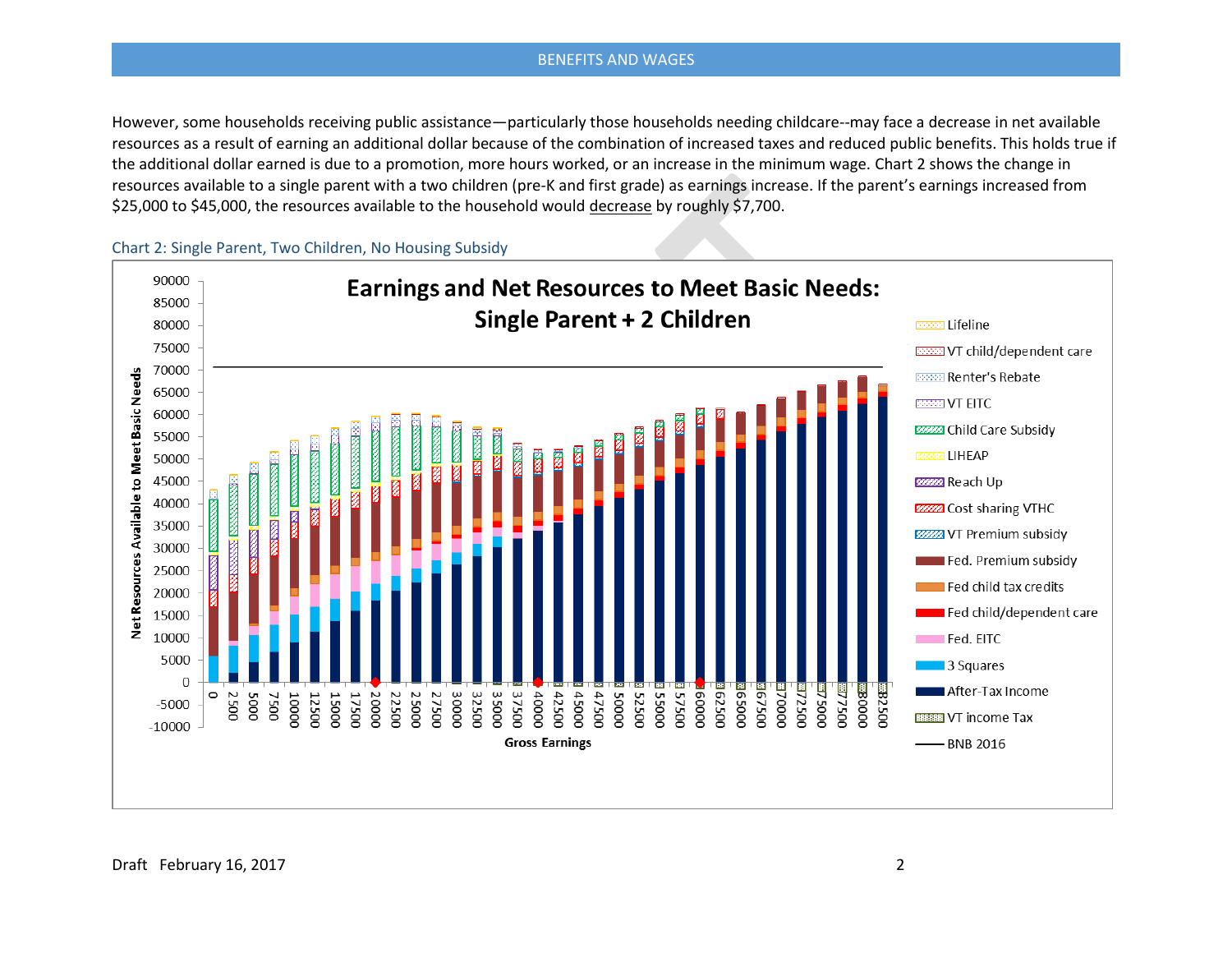If the same household had a Section 8 voucher, the family would come closer to meeting its basic needs, but the same pattern of declining resources would remain. (Chart 3). In fact, if the household's earnings increased from \$25,000 to \$45,000 the available resources would decrease by \$9,000 – even more than the decrease for the household without a Section 8 voucher.

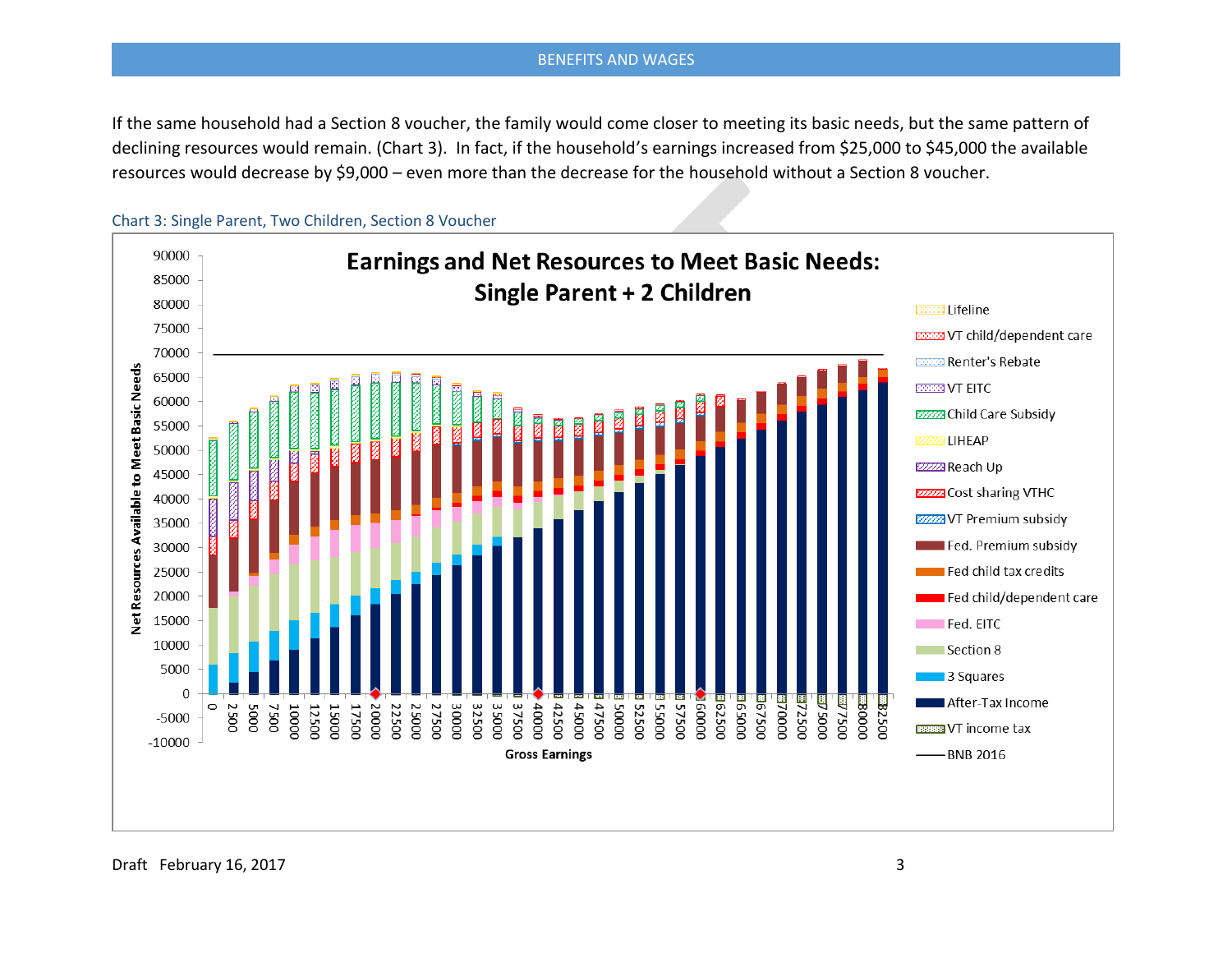In addition to demonstrating the complexity of making ends meet, the charts illustrate two structural problems:

- 1. **Short Term Benefit cliffs**: there are no cliffs, but rather slopes and valleys. There are earnings thresholds at which the decrease in benefits is greater than the increase in earnings, and the household falls behind. This is a disincentive to accept more work or a promotion, particularly if the benefit loss affects the ability to meet immediate needs—such as child care.
- 2. **Long Term Work incentive**: for some benefit recipients, the point at which work will begin to positively affect net income is so far off that it doesn't seem like a realistic possibility. Although the household may be struggling to meet basic needs, any ambition to work harder is frustrated if foreseeable wage gains won't make the household better off.

**The short-term drop in resources as earnings increase affects mainly families, with incomes between 100% and 300% FPL, who have children younger than thirteen needing child care.** The Child Care Financial Assistance Program offers child care subsidies to families with incomes up to 300% of the Federal Poverty Level (FPL). The subsidy percentage is steady for families between 0% and 100% of FPL 100% but it declines for families between 100% and 300% of FPL. As the subsidy declines, the family's child care co-pay increases, and the decrease in resources is likely to be greater than the increase in earnings. For reference, the red diamonds on the horizontal axis of the family charts are at 100%, 200%, and 300% for FPL.

Census data indicate that there are currently about 19,800 families with working parents and children younger than 13 that have incomes below 300% FPL. In these families there are about 34,500 children younger than 13. Not all of these families need child care, as they may have a relative or friend caring for their children during work hours. In the month of July, 2016, roughly 7,000 children in this income range benefited from the Child Care Financial Assistance Program.

| Families with Children Younger than 13, Parents Working, Income < 300% FPL |            |                |
|----------------------------------------------------------------------------|------------|----------------|
| FPL                                                                        | # Families | # Children <13 |
| $0-100%$                                                                   | 3,400      | 6,000          |
| 100%-200%                                                                  | 8,600      | 15,000         |
| 200%-300%                                                                  | 7,800      | 13,500         |
| <b>Total &lt; 300% FPL</b>                                                 | 19,800     | 34,500         |

There are roughly 16,400 families with children younger than 13 with incomes between 100% and 300% of FPL where net income is below what it would be if the family's earnings were lower.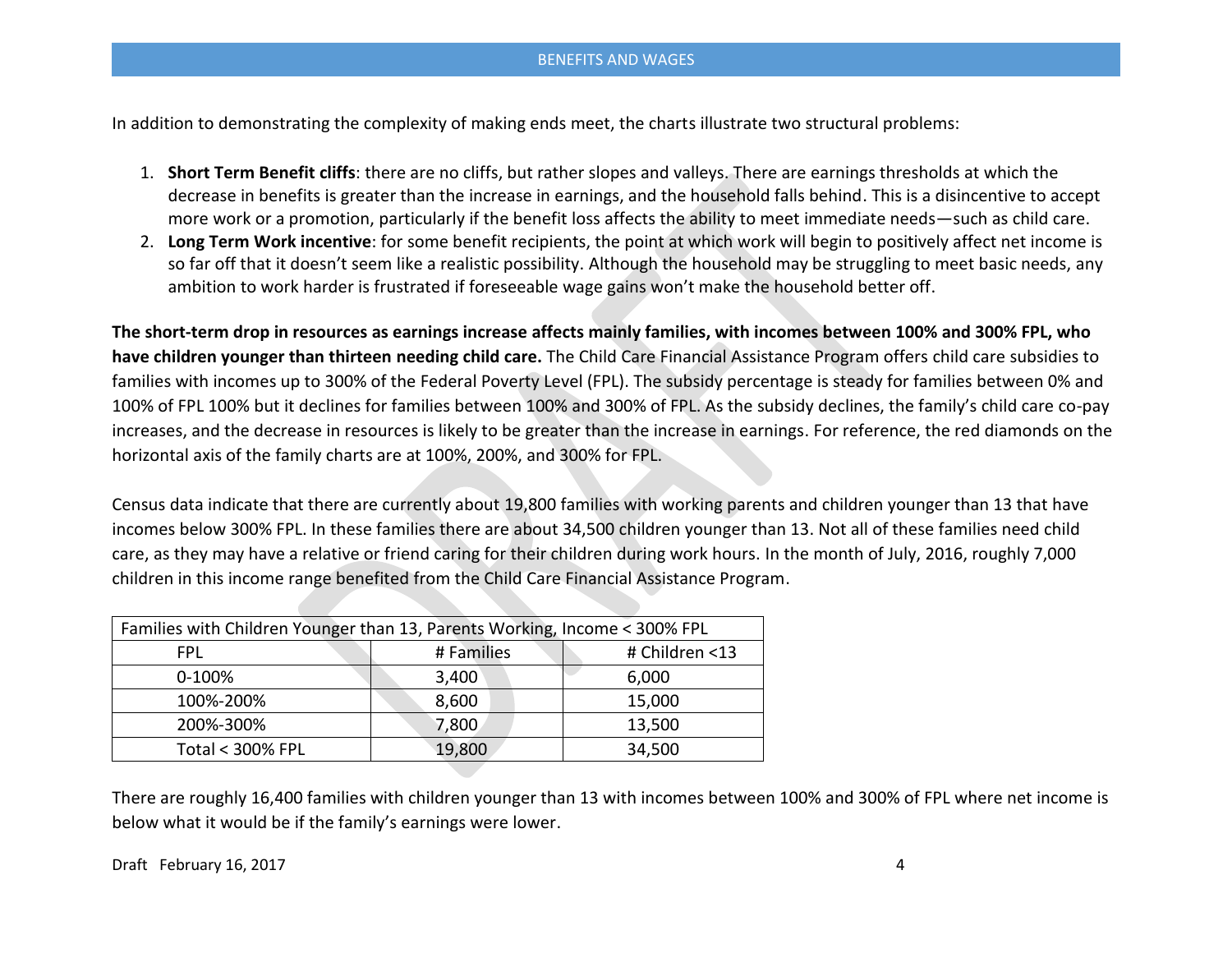# **Benefits and the Minimum Wage**

Bills introduced in both the House and Senate call for increasing the minimum wage to \$15/hour by 2022. In most cases this change would result in increasing the household's ability to meet its basic needs. For example, a single person working full time at \$10/hour in 2015 would see annual net resources increase by nearly \$2000 (in 2015 dollars).

However, the single parent with two children, working full time at minimum wage, would not see any increase in net resources, as the wage increase would be offset by benefit decreases. If the same parent had two half-time jobs, one paying minimum wage and the other paying more than minimum wage, net resources would actually decrease as a result of the minimum wage increase. The minimum wage increase does nothing to exacerbate the benefit/work incentive issue—but it doesn't solve the problem.

It is estimated that there are roughly 50,000 workers who would see their hourly earnings increase to the new minimum wage. An additional 20,000 people, mainly younger than 25, have an hourly wage below the current minimum and it is estimated that this wage would also increase. It is also estimated that another 20,000 workers whose hourly rate is slightly higher than the new minimum would see an increase. Given all the people who would see increased wages, only about 7,000 families (with about 10, 800 children younger than 13) potentially would see their net resources decline. (Even though about 9,000 families of minimum wage workers are in the valley, the ones who are on the downslope are the families who: have children younger than 13; all parents work; children need and receive subsidized child care; and the family income is between 100% and 220% FPL).

Many people have suggested a private/public approach: the private sector provides a livable *wage*, and the public sector addresses family needs to achieve a livable *income*. Although the households seeing a net decline in resources as earnings increase are those who need child care, increasing the child care subsidy is not necessarily the only public-sector approach to stabilizing their income. Increasing the EITC is frequently mentioned as the public-sector tool because it deals with family income (as opposed to worker wages) and it is easily administered. For all its advantages, it may not solve the very real immediate problem a household faces when there are reductions in monthly benefits and monthly bills are due. It may be more helpful to a family to receive a monthly payment.

To better understand how to approach the issue, the charts show the wages and federal benefits as solid colors, at the bottom of each bar. Next, shown with a pattern of horizontal lines, are benefits that are partially federal and partially state, in which the state has flexibility. At the top of each bar are the programs that are completely in state control, shown in a dot pattern.